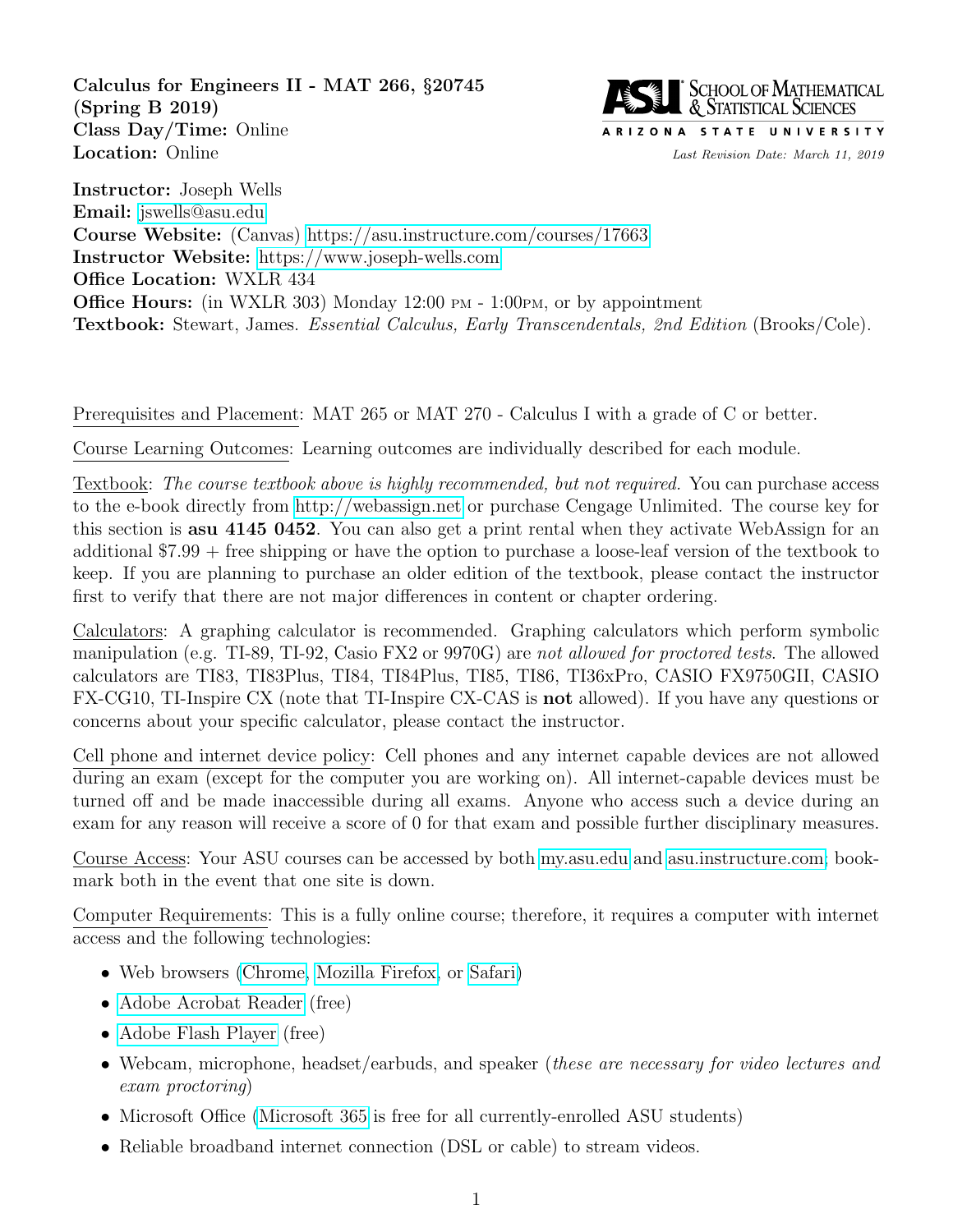Note: A smartphone, iPad, Chromebook, etc. will not be sufficient for completing your work in ASU Online courses. While you will be able to access course content with mobile devices, you must use a computer for all assignments, quizzes, and virtual labs.

Student Success: To do be successful, you should

- check the course daily,
- read announcements,
- read and respond to course email messages as needed,
- complete assignments by the due dates specified,
- communicate regularly with your instructor and peers,
- create a study and/or assignment schedule to stay on track, and
- access [ASU Online Student Resources.](http://goto.asuonline.asu.edu/success/online-resources.html)

Grading: Your grade will be determined based on the following grading schema

| Percentage           | Letter Grade $\parallel$ Percentage |                     | Letter Grade |
|----------------------|-------------------------------------|---------------------|--------------|
| $97\% - 100\%$   A+  |                                     | $80\%$ - 82.9%   B- |              |
| $93\% - 96.9\%$   A  |                                     | $75\%$ - $79.9\%$   |              |
| $90\% - 92.9\%$   A- |                                     | $70\% - 74.9\%$ C   |              |
| $87\%$ - $89.9\%$    | $B+$                                | $60\% - 69.9\%$     | - D          |
| $83\% - 86.9\%$ B    |                                     | $0\% - 59.9\%$      | $-E$         |

You should not expect for the instructor to round grades or drop the lowest scores.

Methods of Evaluation: Your grade is dependent upon how well you demonstrate your comprehension of the subject through application and completion of the items listed above in this syllabus.

| Assignments             | Percentage of Final Grade   Date |                                                         |
|-------------------------|----------------------------------|---------------------------------------------------------|
| Exam $#1$ (proctored)   | $22\%$                           | 12:00 PM March $24 - 11:59$ PM March $25$               |
| Exam $#2$ (proctored)   | 23\%                             | $12:00 \text{PM April } 7 - 11:59 \text{PM April } 8$   |
| Chapter 8 Quiz          | $10\%$                           | $12:00 \text{PM April } 18 - 11:59 \text{PM April } 19$ |
| Final Exam (proctored)  | 30\%                             | $12:00 \text{PM April } 25 - 11:59 \text{PM April } 26$ |
| <b>WeBWorK</b>          | $15\%$                           | Due dates displayed in WeBWorK                          |
| Syllabus Quiz           | $2\%$                            | Until 11:59 PM March 13                                 |
| (optional extra credit) |                                  |                                                         |

Grades reflect your performance on assignments and adherence to deadlines. Grades on assignments will be available within 72 hours of the due date in the Gradebook. Your grades will be available from Canvas. The weighted average will give you the current grades.

WeBWork: Online Homework will be submitted online via the internet using the online homework system WeBWorK. WeBWorK contains questions pertaining to each topic, the due dates for which are listed on the website and in this syllabus. No extension of due dates will be given. The homework will count for 15% of the grade. Your final Webwork score is based on the OVERALL average of the homework.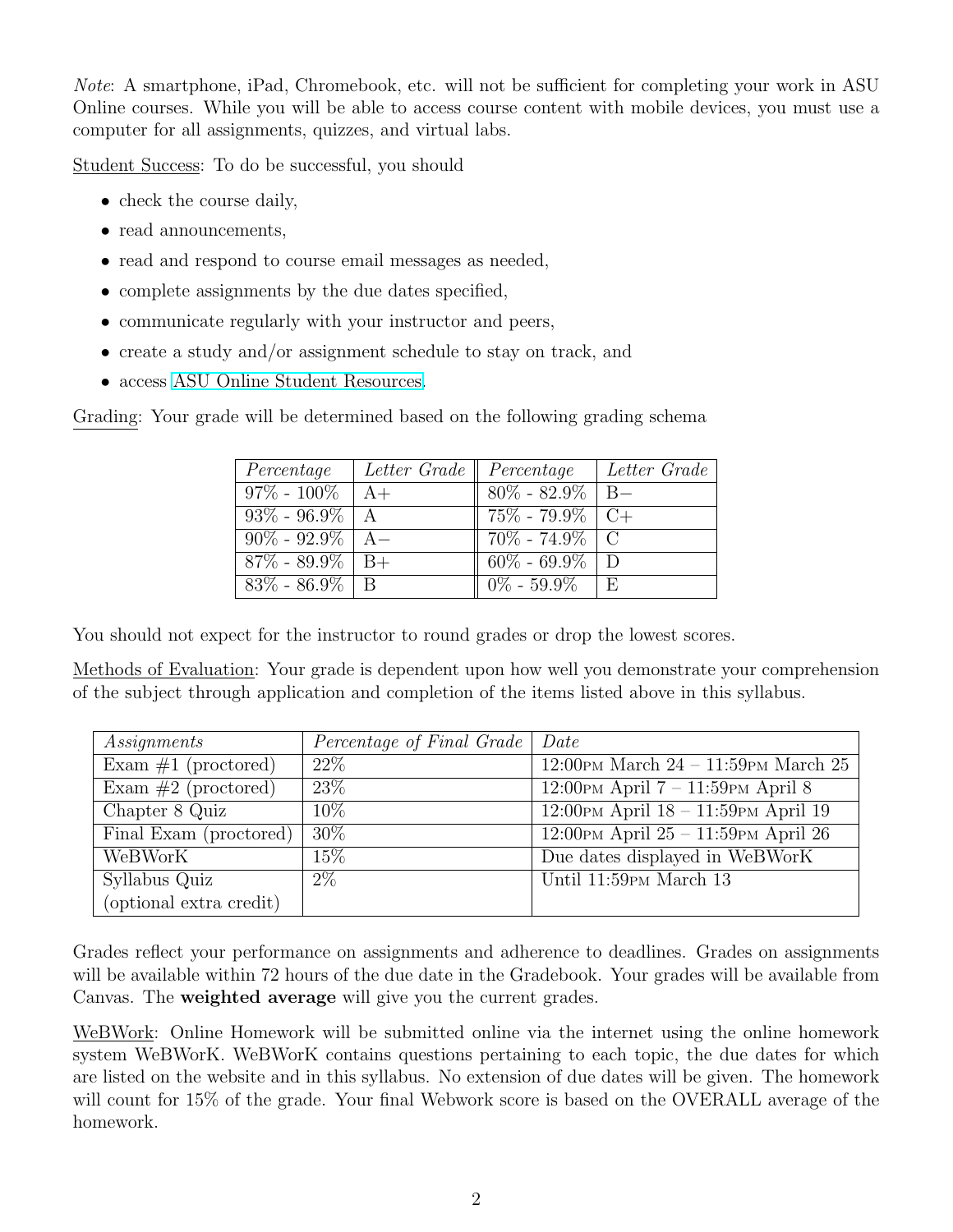In order to log on to WeBWorK, go to<https://webwork.asu.edu/> and login with your ASUrite ID and password. If you have trouble logging in into WeBWorK, email your instructor.

Midterm and Final Exam Procedures: Students will take two tests, a chapter quiz and one final exam. All tests will be administered through WeBWorK. Note sheets are not allowed on proctored tests. Firefox is the recommended browser to use. All tests and the Final will be proctored and they will count for 75% of the grade. These exams must be taken through RPNow on a laptop or desktop. Tablets, Hybrid Devices, and Mobile Devices are not supported. External Camera's on Mac's aren't supported. And you need the latest version of Flash. Please check the RPNow link in the Course Home to learn more about this proctoring service. The exams will be available for a period of 36 hours during which you can access it at any time. However, once you access it, you will have two hours to complete it (provided you access the test before 9:59pmon the day it is due). Note: anyone using a camera device, other than the webcam, for any reason during an online assessment will receive a score of 0 for that exam, and possible further disciplinary measures.

According to ASU policy, **all** online students are required to have an official photo on file with the university. If you do not have an official photo on file, please click on this link to upload one: [https://webapp4.asu.edu/cardservices/.](https://webapp4.asu.edu/cardservices/) There is no charge for uploading the picture. Test grades will be withheld if the student does not have an official photo on file. Grades will also be withheld if the Academic Integrity Agreement is not submitted.

There will be one extra credit opportunity for the class by taking the optional Syllabus Quiz for up to 2% overall grade. It will be included in your grade toward the end of Module 3.

Exam Material: The following lists the exam availability (all times in Arizona time, GMT-07:00) and the material covered

- Exam 1 (proctored): Available from 12:00 PM Sunday, March 24 until 11:59 PM Monday, March 25. This exam covers Sections 5.5, 6.1-6.5.
- Exam 2 (proctored): Available from 12:00 PM Sunday, April 7 until 11:59 PM Monday, April 8. This exam covers Sections 6.6, 7.1-8.1.
- Chapter 8 Quiz: Available from 12:00 PM Thursday, April 18 until 11:59 PM Friday, April 19. This quiz covers Sections 8.2 - 8.7.
- Final Exam (proctored): Available from  $12:00 \text{PM}$  Thursday, April 25 until 11:59 PM Friday, April 26. This exam is comprehensive

NOTE: Any photograph or screenshot taken during an exam is grounds for a 0 score on the test and academic dishonesty charges.

No phones or any internet-capable device can be accessed for any reason during a proctored exam. Accessing any such device for any reason will result in a score of 0 for the exam. This includes smartwatches. Your instructor reserves the right to ask you to remove your watch during an exam. Notes or "cheat sheets" are not allowed during proctored exams. The only window open during your exam should be the one with the test.

Any (parts of) exams, assignment, reports, or solutions to these, from current or previous semester, posted to any website not affiliated with ASU will result in academic integrity disciplinary actions against the students posting them and the students using them. Students in face-to-face or online courses taking exams and quizzes at Arizona State University should expect to be proctored. The process includes verifying the identity of the student and providing either live proctors or other forms of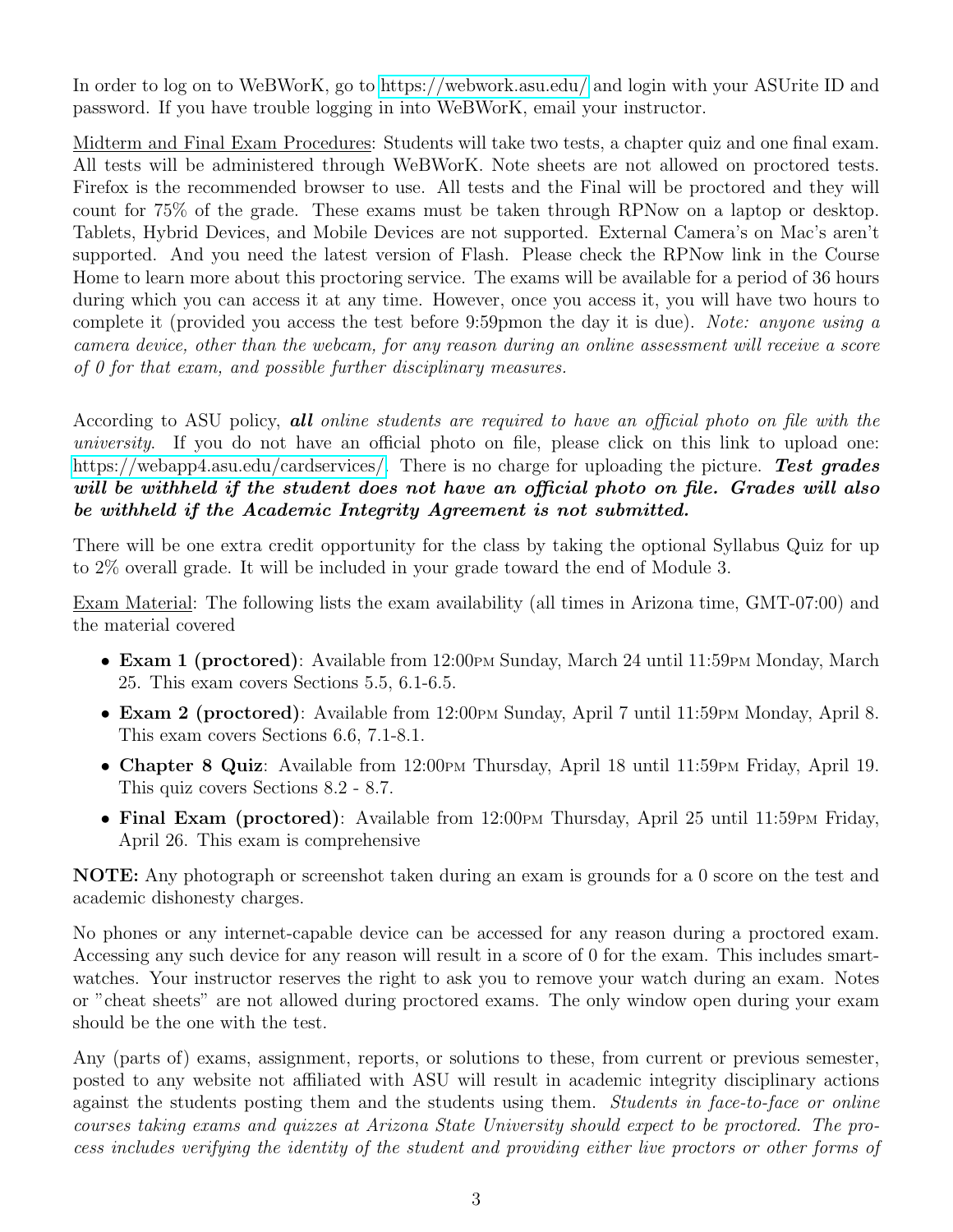proctoring during the exam or quiz. Proctoring of online students requires presenting a valid identification card as part of the verification process and monitoring by online proctoring software.

ASU contracts with three online proctoring software companies. Each company has been carefully reviewed for software security and the protection of student data and must meet the standards of the ASU Internet Security Office. In addition, any company employee, including proctors, who would have access to student data must have a background check and be finger printed. Students can take exams in any location that has a reliable Internet connection. It is best to select a quiet location where the student can be alone in a room.

## The proctoring service records you and your environment during the exam and requires that you download a temporary program onto your computer. If you do not wish to do this, then you should withdraw from the course.

Submitting Assignments: All assignments, unless otherwise announced, MUST be submitted to the designated area of Canvas and Webwork. Do not submit an assignment via email.

Assignment due dates follow Arizona Standard time (GMT-07:00). Click the following link to access the [http://www.thetimezoneconverter.com/](#page-0-0) to ensure you account for the difference in Time Zones. Note: Arizona does not observe daylight savings time.

Late or Missed Assignments: Notify the instructor **BEFORE** an assignment is due if an urgent situation arises and you are unable to submit the assignment on time.

Follow the appropriate University policies to request an [accommodation for religious practices](http://www.asu.edu/aad/manuals/acd/acd304-04.html) or to accommodate a missed assignment [due to University-sanctioned activities.](http://www.asu.edu/aad/manuals/acd/acd304-02.html)

## Communicating With the Instructor

Piazza: This course uses a discussion board called "Piazza" for general questions about the course. Piazza is a forum site specifically created for math and science courses. It features a clean interface that makes following threads easier, the threads are sortable and searchable, and provides the ability to enter symbolic mathematics. It is a collaborative site in which students are encouraged to post questions and other students are encouraged to offer assistance. The instructor and any teaching assistants will also monitor Piazza regularly, offering feedback whenever necessary. Prior to posting a question, please check the syllabus, announcements and existing posts. If you do not find an answer, post your question.

Piazza is built into every online course shell and is a required aspect of the course. The instructor will also post messages to the class through this site. Thus, it is the students responsibility to be properly signed up in Piazza as directed by the instructor. If you have any problems or feedback for the developers email [team@piazza.](mailto:team@piazza.com)

Find our class page at:<https://piazza.com/class/jt0eek0lfki5or>

Student Rules of Engagement (Piazza):

• All questions related to classwork should be posted to Piazza. Any homework or classwork questions emailed directly to the instructor will not be answered.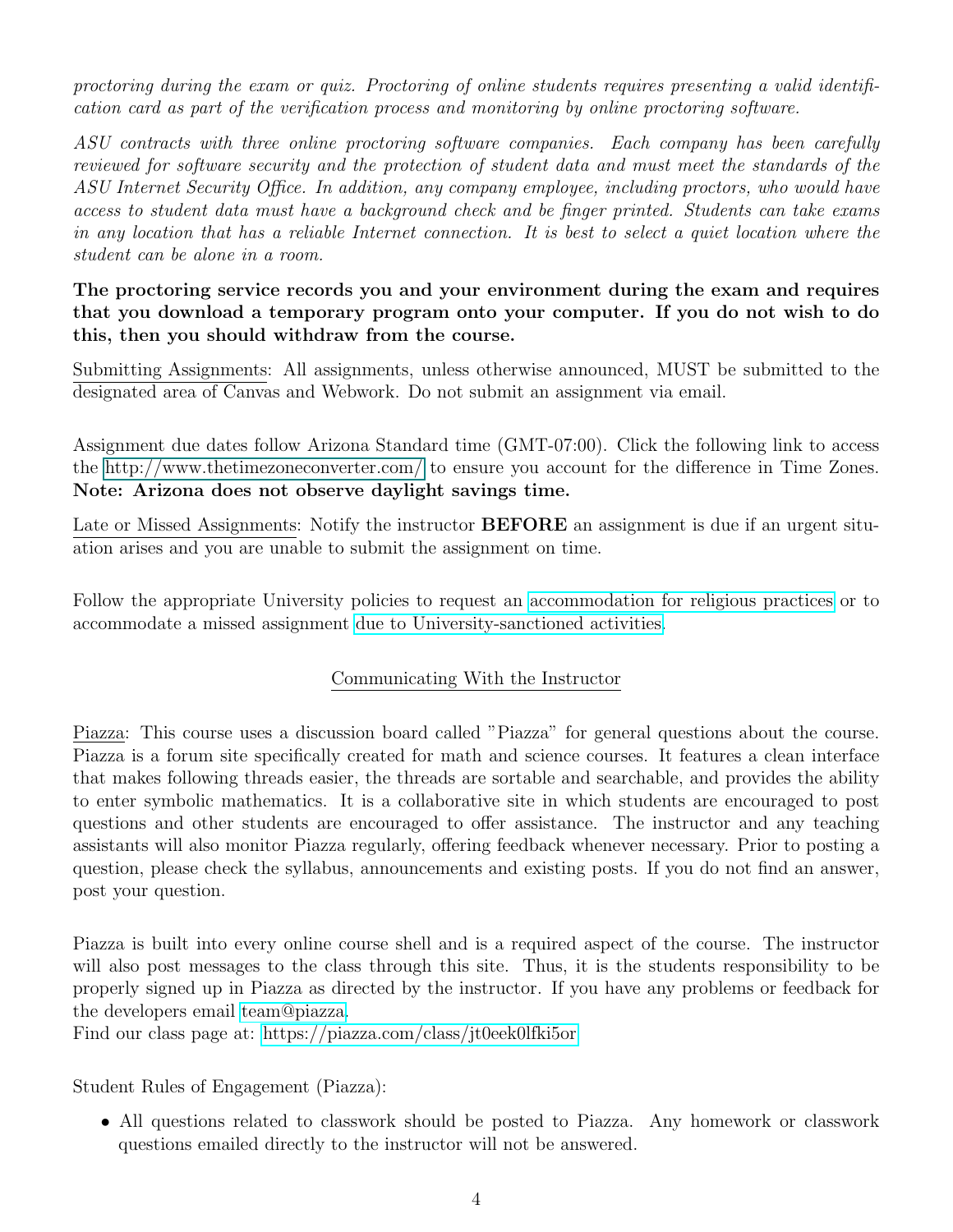- Please include the section number and question number in the header (e.g. Section 1.2, exercise 7).
- Please include a couple lines of your work. You may also photograph your written work and insert the image within the post. Please trim the image size if possible.
- Please be courteous at all times. No vulgar, demeaning, or aggressive language will be tolerated.
- Do not use Piazza to air grievances or to campaign.
- Do not use Piazza for personal messages. In such a case, email the instructor directly.
- Stay on topic. Do not use Piazza for discussions not related to this class.
- Keep a civil and friendly atmosphere. Piazza works best when we have a lot of students willing to engage the forum.
- Please do not expect immediate replies. Instructors usually check the forum daily. In the meantime, other students are encouraged to add feedback and commentary. Instructors may also deliberately stay in the background so as to promote student-led discussions.

Failure to adhere to these requirements may result in your posting privileges being revoked.

Email: ASU email is an [official means of communication](http://www.asu.edu/aad/manuals/ssm/ssm107-03.html) among students, faculty, and staff. Students are expected to read and act upon email in a timely fashion. Students bear the responsibility of missed messages and should check their ASU-assigned email regularly.

All instructor correspondence will be sent to your ASU email account and you are expected to use your ASU email for all course related correspondence. If you do not use your official ASU email address, your email may inadvertently end up in the instructor's spam folder.

ASU Online Course Policies: View the [ASU Online Course Policies.](https://asuonline-dev.asu.edu/qm-template/CanvasQM/qm-policies.html)

Accessibility Statements: View the [ASU Online Student Accessibility](https://asuonline-dev.asu.edu/qm-template/CanvasQM/qm-accessibility.html) page to review accessibility statements for common tools and resources used in ASU Online courses.

Syllabus Disclaimer: The syllabus is a statement of intent and serves as an implicit agreement between the instructor and the student. Every effort will be made to avoid changing the course schedule but the possibility exists that unforeseen events will make syllabus changes necessary. Remember to check your ASU email and the course site often.